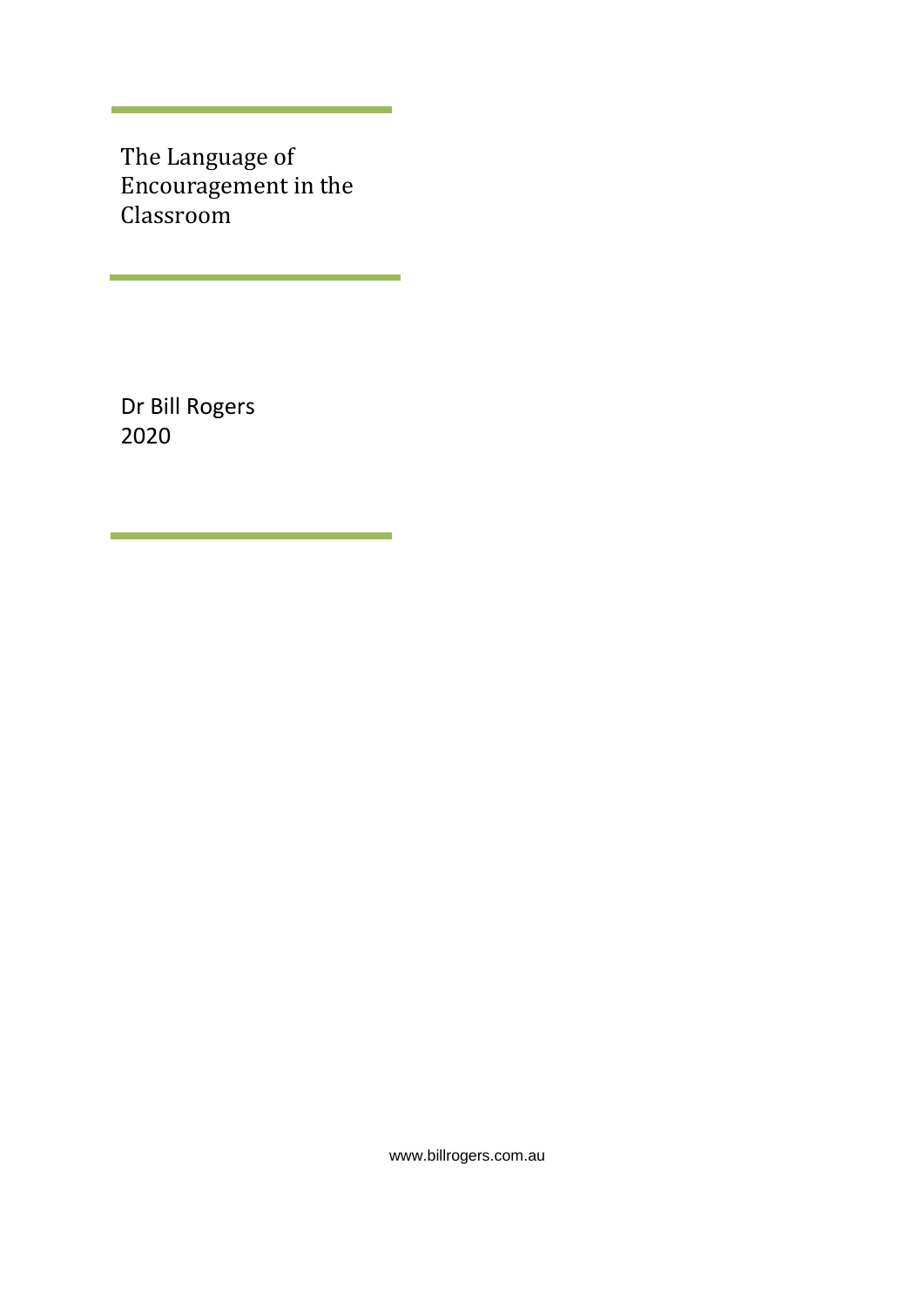## **Encouragement : enabling a child's confidence and 'courage' as a learner.**

Dreikurs et al (1982) have argued that encouragement is paramount (sic) in building a child's self-confidence, learning ability and commitment to the learning process. He attenuates the word *courage* (from en*courage*ment) with respect to the way we enable students to take the effort of 'learning risks', to find self-motivation from the affirmation and encouragement of significant others, and in the teacher's continued and sustained enabling to help them to learn from their 'failure' as well as their successes.

When we help a child to build their sense of confidence as a learner, we are also enabling them 'to belong' in constructive and cooperative ways – we strengthen their positive sense of self in relationship to others.

Conversely, when teachers frequently criticise and negate a child's effort it breeds discouragement (we can all, no doubt, remember our own schooldays with *some* of our teachers ...).

Take the common example of a teacher commenting on a child's writing ...

"Yes you have used some interesting examples of adjectives of comparison here *but* your writing is very messy. Why can't you write more neatly...? If only you would try harder. Is it so difficult ...? You know you should write more neatly …"

When we give encouragement we don't need to add these kind of negative caveats eg "OK you've marked the line where to cut the wood, *but* you're not holding the saw properly are you? How many times have I told you? No wonder you've cut the wood crookedly ..." It is likely that it is only the last bit that is heard by the student – and remembered – by the student; particularly with a child who feels inferior in their writing ability, or using a saw or ...

"No, that's not the way to do it!" (how many times have I heard *some* teachers say that when I was at school?) Conversely I can recall instances of encouragement that gave me feedback and consequent confidence.

I recall, in a woodwork class (as a student), my teacher saying, " … if you put your index finger on the handle of the saw it'll help stabilise it; it won't jar as much. Do you want me to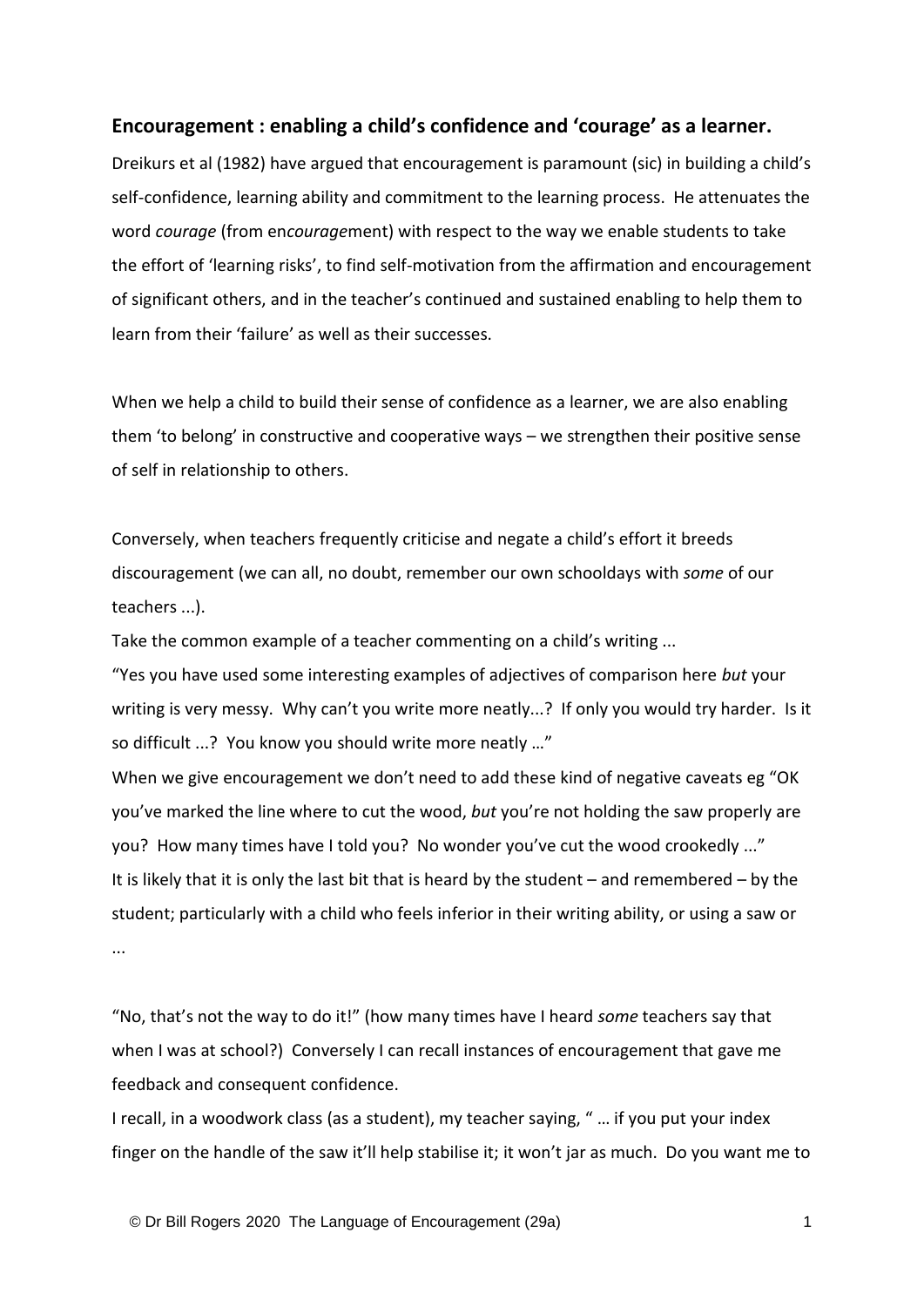show you?" He was *always* encouraging; never "No you don't do it like that!" or "What did I say, weren't you listening?" "Come on (big sigh), give it to me I'll show you ..." I owe much of my confidence in using woodwork tools to this teacher.

I recall in an English class one of my teachers encouraging me in my writing. I remember, for example, him giving me a quiet reminder about the difference between wrapped and rapt; I'd miscued (wanting to mean *rapt*, spelling it as wrapped …). He quietly reminded me (a few times) about how 'tricky' English spelling can be. I owe my developing sense of confidence in expressing myself in writing to this very supportive teacher. He always *acknowledged and affirmed the effort* in what I was trying to express, convey and communicate. He showed both interest in and encouragement in my natural struggle as a learner.

Some teachers tend to over-qualify any 'praise' they give with the 'but ...', 'if ...', 'why ...?' "You've *finally* finished nearly all your maths work today. Now *why can't you work like that all the time?!"* Or the teacher that puts an immediate cross against the wrong maths work, or the large red circle around incorrect spelling, or punctuation … then adds, "You weren't concentrating were you?" or, "You haven't made any *real* effort here have you, look how many you have got wrong." "If *only* you would concentrate ...". Even if that is true it doesn't help if a child *frequently hears it when expressed that way* ... When a teacher adds such unnecessarily qualifying caveats (like this) it negates the actual encouragement comment for some children. It is possible to 'mark' a student's work and give accurate, meaningful and helpful feedback about incorrect work in a way that doesn't unnecessarily minimise or negate a student's effort and motivation.

The way we *physically* mark children's work can also unnecessarily discourage a child. I've seen children's workbooks covered with red markings, circled words, crosses ... Careful marking (with brief margin notes – or endnotes – for feedback) still gives dignity to the student's effort to *their work*; it is their effort that we are seeking to affirm and build and, hence, enable their on-going learning journey.`

What encouragement seeks to do is to initiate and engage a student's self-awareness about, and meaningful understandings – even 'assessment' – of *their* work (or behaviour). Children

© Dr Bill Rogers 2020 The Language of Encouragement (29a) 2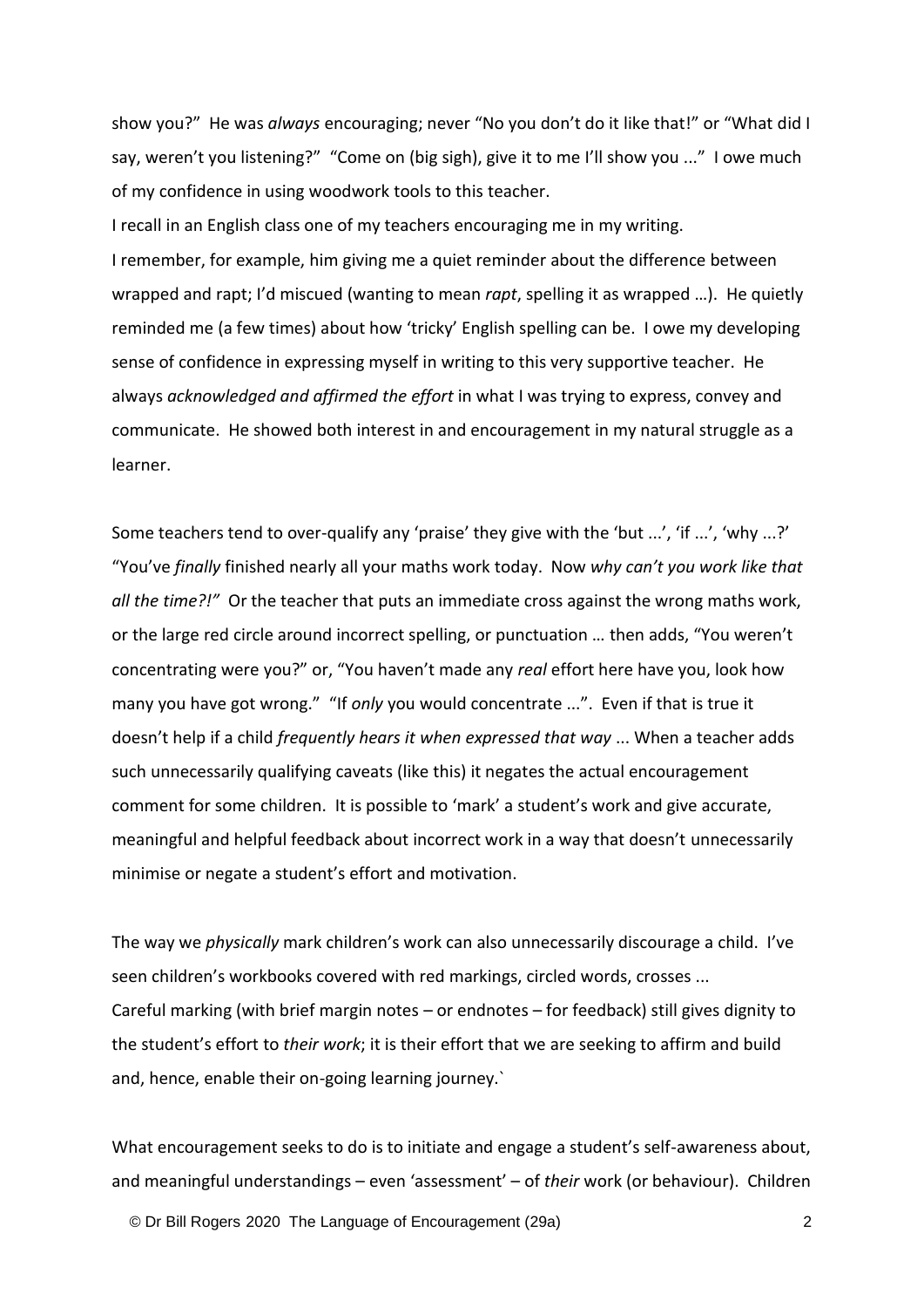know when our feedback and encouragement is genuine. As Dreikurs notes, "Children are keen observers and they know who is sincere and who is not. When anyone tries to put up a front, most children will sense this and resent or ridicule it." (Op. Cit. p 93).

Encouragement also needs to be distinguished from 'praise'. When we encourage our students it will help when we :-

- Focus on *their* engagement and effort (regarding their work and behaviour). We do this quietly (without patronising), often as an 'aside' in class time (as well as in class workbooks/papers etc). Older students may get embarrassed by *overtly* public praise, particularly praise that centres *on* the child or uses overblown adjectives : "*You* were great!", "That was *brilliant* ... *fantastic* ... *marvellous* ... *awesome* …!" All these global descriptions give no meaningful information feedback to the student. They also overfocus on the student as the 'good' or 'brilliant' one.
- It is also important to *talk with the student about their work* so that *they* can be more self-reflective; even very young children respond well to this. Instead of 'that's a great (or marvellous, or brilliant or awesome) picture ...' We talk with them about the features, colours, images, characters, and the contrasts in their artistic expression. We also talk with them about how we have noticed what they enjoyed about doing their work; *how* they developed their ideas, concepts (etc); *how* they decided to pursue a learning task in a certain way … My colleagues and I call this 'conversational encouragement'.

I still hear some teachers say things like "You are the best student I've ever had ...", "You're the best at ...", " … so good at …", "That's a great drawing ..." Praise like this, however well meant, focuses on the child in terms of 'how good *they* are ...' or 'how good *they* are at something'. When such comments are said, particularly in other children's hearing it can breed natural resentment and unnecessary comparisons (as when only the *best* essay is read, and when only the *best* art work in shown, or when the highest score is noted ...). Praise, in this sense, can actually be manipulative of the student's feelings and an overly competitive sense of self. "*You* are a good boy/girl for ... (or because) ...". As Ginott (1971) noted in his writings on praise and encouragement – *supportive* praise recognises and affirms a student's effort, allowing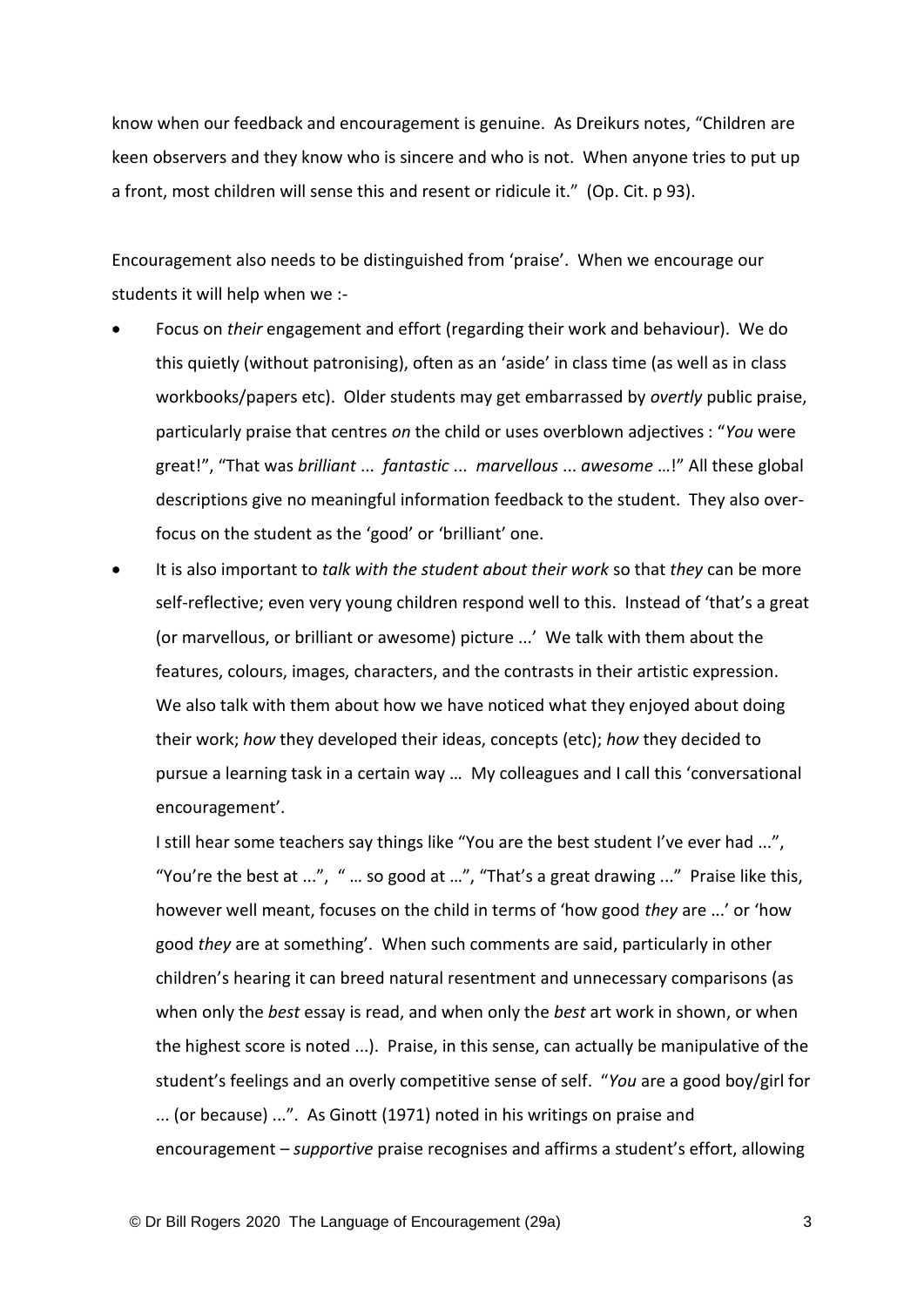a student to begin to understand and *fairly* evaluate *their* work/behaviour. This kind of 'praise' *encourages and motivates* rather than 'judges'.

The teacher is not the sole *validating* person in the student's sense of work. Nor are students simply 'good' because they get correct answers (or conversely 'bad' because they get incorrect answers ...).

> I've worked in a number of art classes as a mentor-teacher. In one such class (in a prison school for young female inmates) I chatted with a student about her 'gothic' drawing (the theme of the unit of work). The students were using a range of soft lead pencils. She had drawn Buffy ('the vampire slayer') walking towards a castle archway … in profile; the moon casting its long shadow ..., dark scudding clouds overhead … I asked her how she managed to get the moon looking so bright with just soft graphite pencils and white paper. She began to explain what she was attempting to do. I then asked her how she had worked out where to place the shadow in relationship to the moon, the archway and Buffy ... She again, shared her thoughts ... This chat was relaxed; in no way strained. I asked her what was happening to the character in her art work ... I briefly noted how much I had enjoyed art when I was at school ... We chatted like this for some minutes and the student next to her said, "Hey Bill, can you look at my work too?" My colleague (who I'd been team teaching with) noted later (over coffee)

that she had not heard me say once that the student's work was 'great', 'wonderful' or 'brilliant'. She had also noticed the students clearly enjoyed, and were encouraged, and evidenced confidence by *talking with them about their work.*

It was the teacher/student conversations that *enabled the students to be selfreflective*. In this sense the student is able to see the effort in *their* work; it is affirmative and 'evidential'.

In one of my Humanities classes :-

"The way you have described loneliness in the character is very clear, very moving  $$ particularly when you contrast how she is feeling with what's going on in her relationship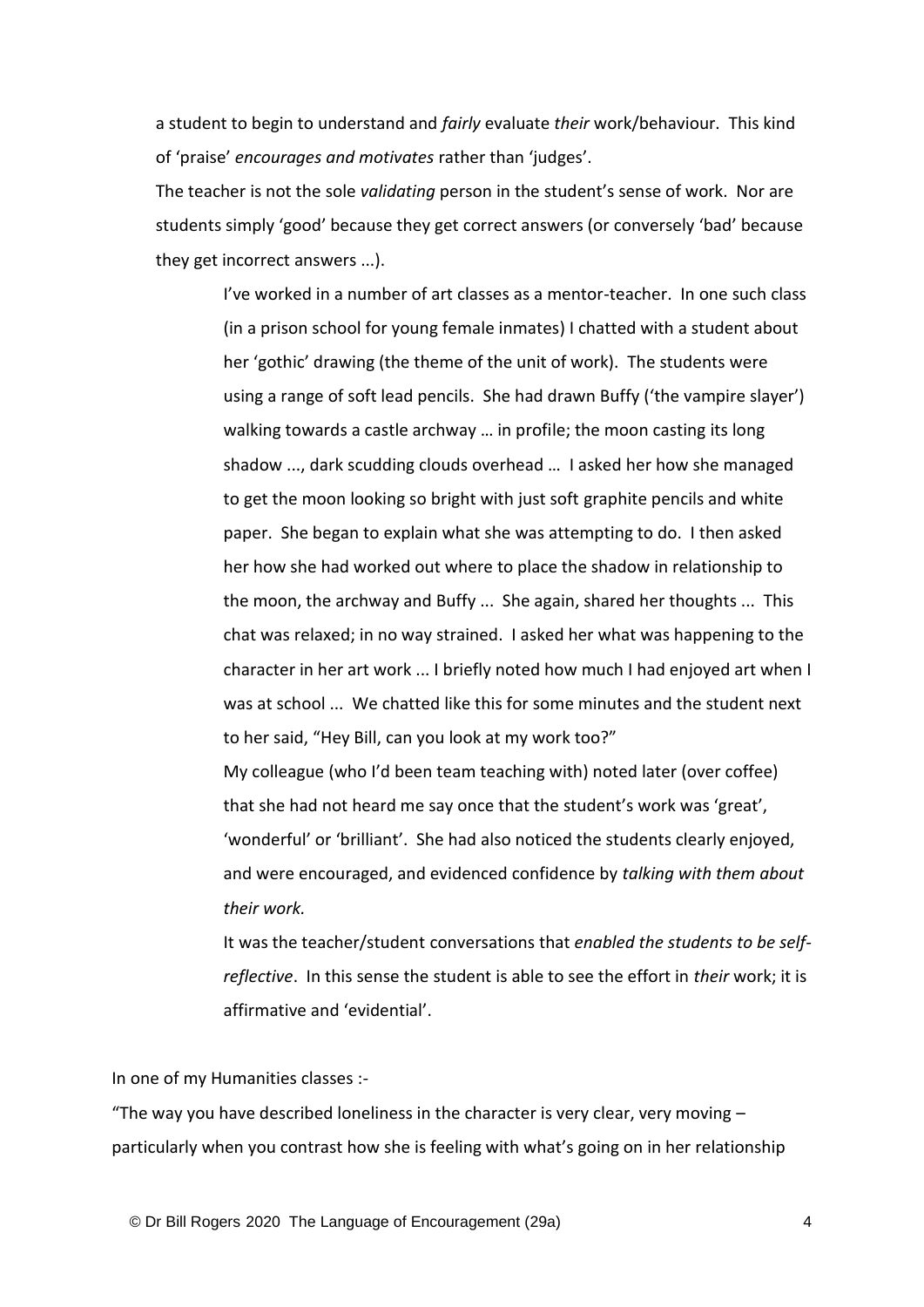with the other characters such as ... in reading this you can sense the loneliness of the character even though the word lonely isn't being used …"

*Descriptive* feedback – as encouragement – can become a more constructive and helpful 'norm', than the use of praise. If we do give a spontaneous (and genuine) 'Wow!', or 'Great' it will help to – at least – add *why* we were 'wowed' or thought what the student had done in work/behaviour that was 'great' or 'brilliant' ...

Even a 'well done' is more appropriate than 'great' … it can also help, of course, to add what was 'well' about what was 'done' …

While we need to help students with errors, we can do this constructively without overfocusing on a child's struggle, or failure; particularly past failures.

"You've really got that idea  $-$  now  $-$  of how to multiply decimal fractions. The last few questions were a bit tricky though; I can see how it might have been more difficult to do this. Let's see how we can go back and have another look ..."

'By using that sharp pencil Michael, you're able to get an accurate reading with the protractor on those obtuse and acute angles.'

'The way you've set your chart out, Shaun, makes it easier for me to read what the steps in the experiment are ... particularly for someone who's not a science teacher ...' (I said this to a student when I was mentoring in a science class recently – and I meant it).

'The way you've carefully labelled your diagram makes each part of the process really clear and how the steps progress and link-up …'

'There's been some difficult words to remember this week, Elise; you've made an effort to use them (and their meaning) in your writing on this topic ...' (here the teacher shares a few specific examples as reminders …).

'Those are interesting adjectives, Ahmed; see how many ways you've been able to describe that box ...' (this to a student where we were discussing adjectives of size, comparisons, shape, colour etc). "Not only a yellow box but a *bright* yellow box …", "So … you've got not just a big box but a *gigantic* box …"

If a student rejects (or seems to reject our feedback/encouragement) eg : the student says something like, "Anyway I think it's rubbish (my work)", or 'attentionally' putting their hands over their work and, with the attentional grin adding, "Can't see my work, it's not good – no, don't look !!" It will not help to 'over service' what may be a form of attentional

© Dr Bill Rogers 2020 The Language of Encouragement (29a) 5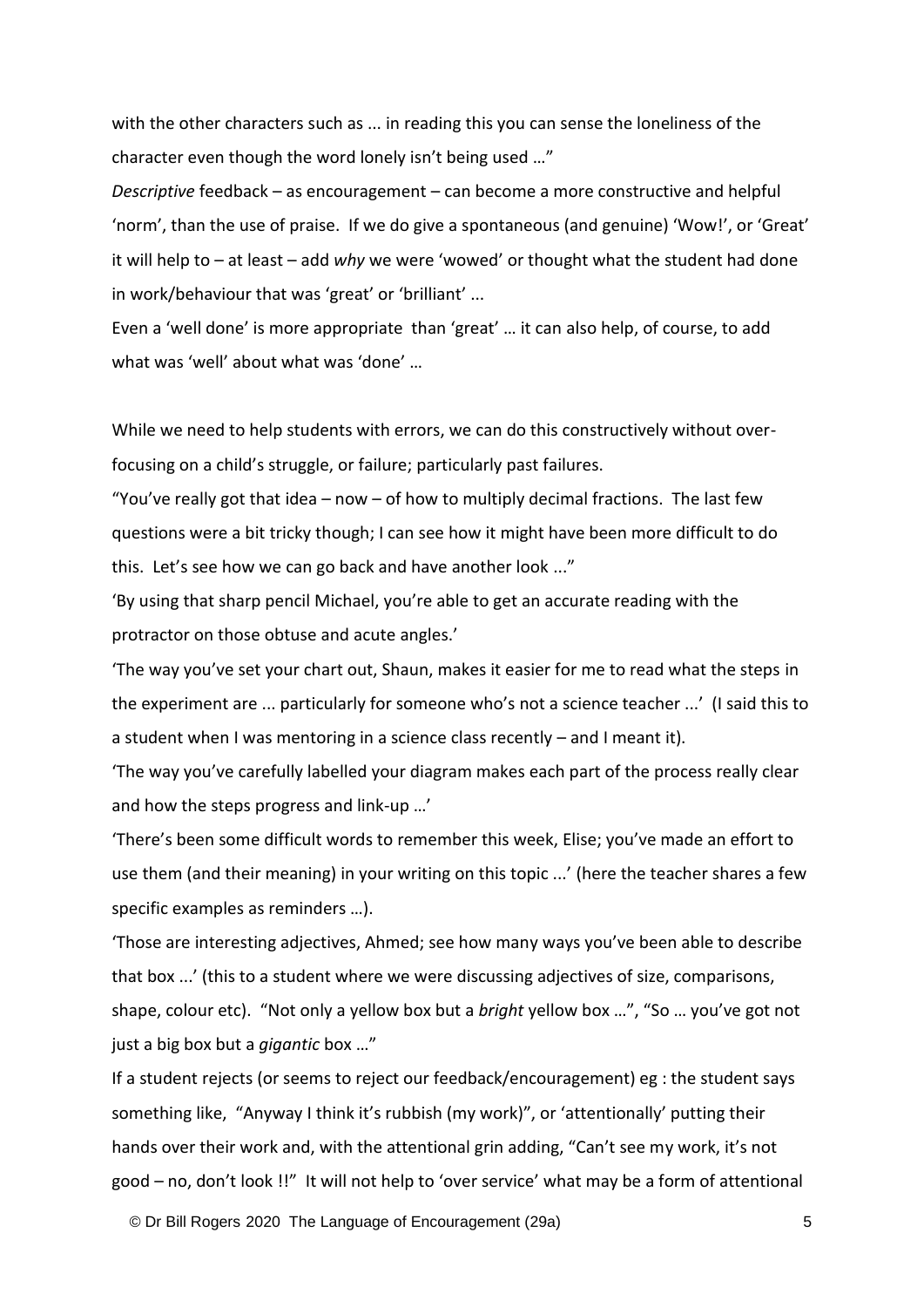behaviour . "Oh it *is* good; your work *is* good. I *really* meant it. Please don't say your work is rubbish ...". Students know (as we all do …) when they *really* did make an effort, or whether what they did was done well (or as well as they *were able to* …). It's enough to say, 'I meant it' and walk away (at that point) to work with another student. You can always address the work later when giving written feedback and 'marking'.

Encouragement also reassures and strengthens *one's belief in one's ability, effort, progress* … as Malala Yousafzai has said, "Encouragement makes you believe in yourself." (in an interview on ABC television [Australian Broadcasting Commission] 2014).

## **Mutual respect**

Dreikurs (et al) frequently affirms that, "Mutual respect is based on (the) acceptance of the equality of human beings, independent of individual differences, knowledge, abilities and position." 1982 (p 69 Op. Cit.).

Respect :-

- − Means respecting the essential dignity of the individual.
- − Is based on *equality and mutuality of rights*; this is at the core of the UN Charter on the rights of the child (and on human rights generally). Respect is intrinsically related to fundamental human rights. Within school communities these rights are the basis for building supportive and co-operative classrooms and schools. Respect also doesn't mean we ascribe some kind of false 'virtue' to someone when it is not deserved, nor does it mean an artificial deferential esteem. It is more to do with basic civility, manners and co-operative social courtesy, and – most of all – about the way we treat others. These are understandings even young children can be taught, encouraged and can understand. Conveying respect to our students also *enables* a student's selfrespect (Rogers, 2011).

For a sustained discussion on respect within the teacher-student/s relationship see Rogers 2011.

In being aware of, and considering others' rights, we (in effect) affirm and acknowledge our own rights. We can stand up for our rights – firmly and respectfully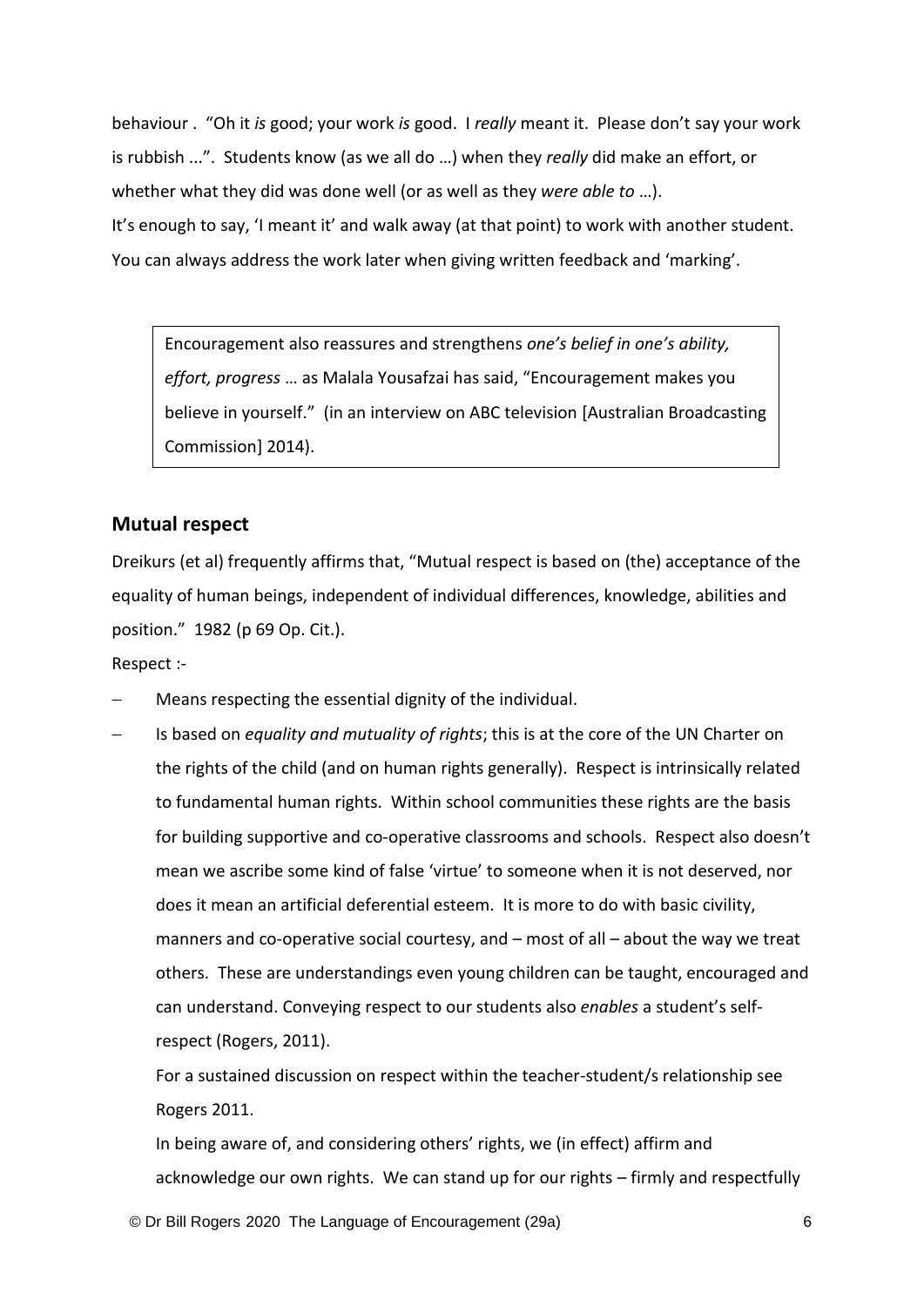without trampling on others' rights. The teacher's modelling of mutual respect is essential in building a rights-enhancing and rights-protecting school community.

- Respect means recognising the equality of difference (in gender, race, background ...).
- Respect also means that even when we need to discipline a student we do not imply we 'reject' them as a person. This is probably the most challenging value we seek to hold as teachers. It means we can (and should) balance firmness with kindness; assertion without holding grudges. It means (and this is also very difficult) starting each day afresh with the student as it were; particularly when we've had to utilise behaviour consequences.

I would further argue that we don't have to *like* all our students (some students will be much easier to like than others ...).

Respect is concerned with and directed to our *behaviour towards others*; the way we *treat others* ... It is pointless *trying to force ourselves to like* a student whose behaviour (at times) can be not just annoying but even obnoxious or worse ... Respect is about *a mindset and one's behaviour towards* others – more particularly perhaps towards the 'unlikeable'. This key feature of the concept of inter-personal respect is also important for children. We are not asking our students to 'like', (or pretend to like) every single fellow student; 'liking' is related very much to preferential, social, behaviour.

Our feelings (naturally) come and go with the vagaries of mood, chance, digestion (!), circumstance, the amount of stress we are subject to …

In our day-to-day relations with our students we do not easily (or merely) give in to feelings of like/dislike; we seek to behave to the other respectfully.

Marcus Aurelius, the Roman Stoic philosopher said,

"In the morning when thou risest unwillingly, let this thought be present – I am rising to the work of a human being." Meditation V (in *The Meditations of Marcus Aurelius : Meditation V.* Harvard Classics 1980 (trans : George Long) Grolier Press, Connecticut (p 222).

The conveying of respect (not excusing a student's distracting/disruptive behaviour) is an essential pre-requisite in addressing and resolving behaviour issues and initiating repairing and rebuilding and restitution.